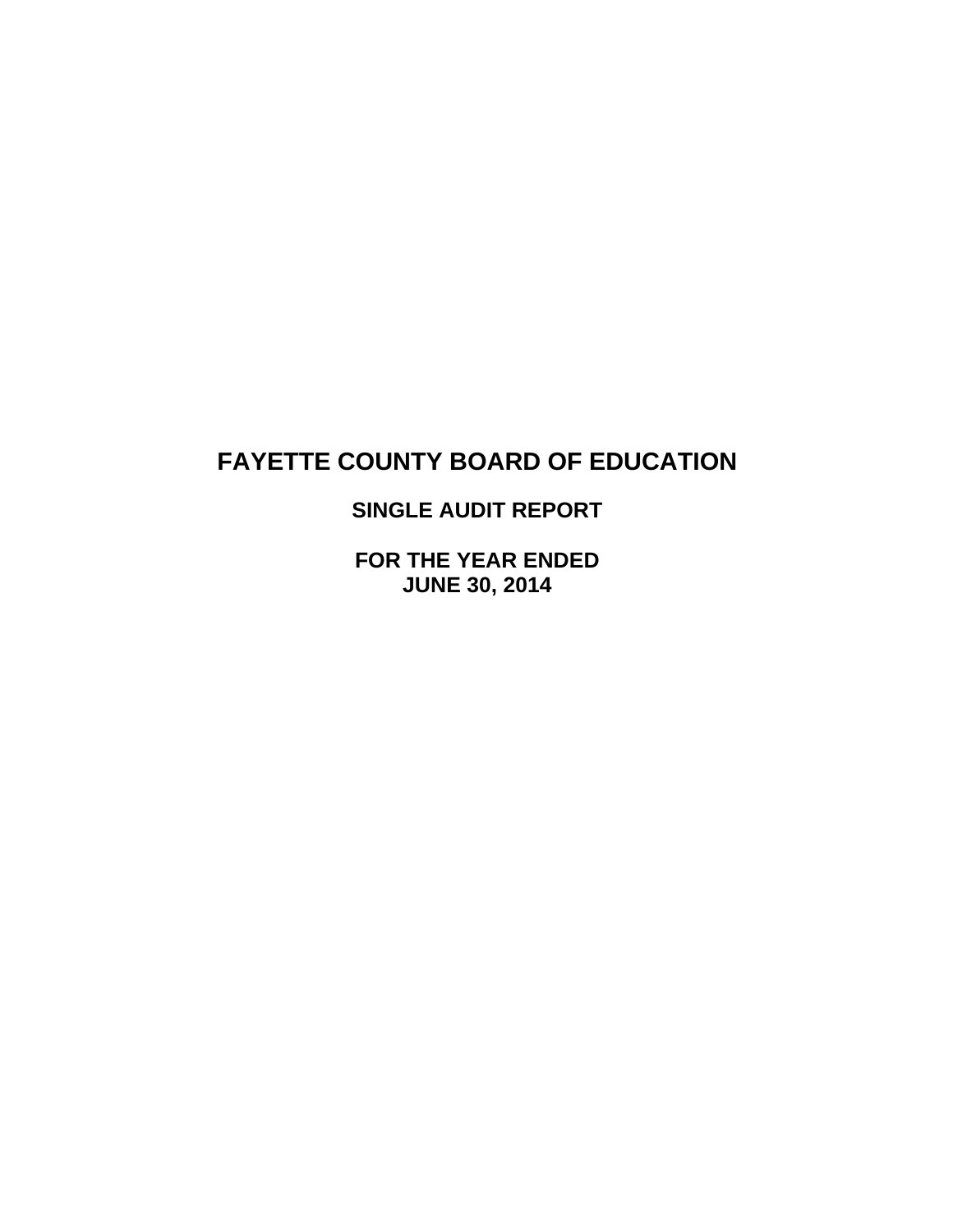## **SINGLE AUDIT REPORT FOR THE YEAR ENDED JUNE 30, 2014**

## **TABLE OF CONTENTS**

| Independent Auditor's Report on Internal Control Over Financial<br>Reporting and on Compliance and Other Matters Based<br>on an Audit of Financial Statements Performed in |  |
|----------------------------------------------------------------------------------------------------------------------------------------------------------------------------|--|
|                                                                                                                                                                            |  |
| Independent Auditor's Report on Compliance For Each Major<br>Federal Program; Report on Internal Control Over                                                              |  |
| <b>Compliance; and Report on the Schedule of Expenditures of</b>                                                                                                           |  |
|                                                                                                                                                                            |  |
|                                                                                                                                                                            |  |
|                                                                                                                                                                            |  |
|                                                                                                                                                                            |  |
|                                                                                                                                                                            |  |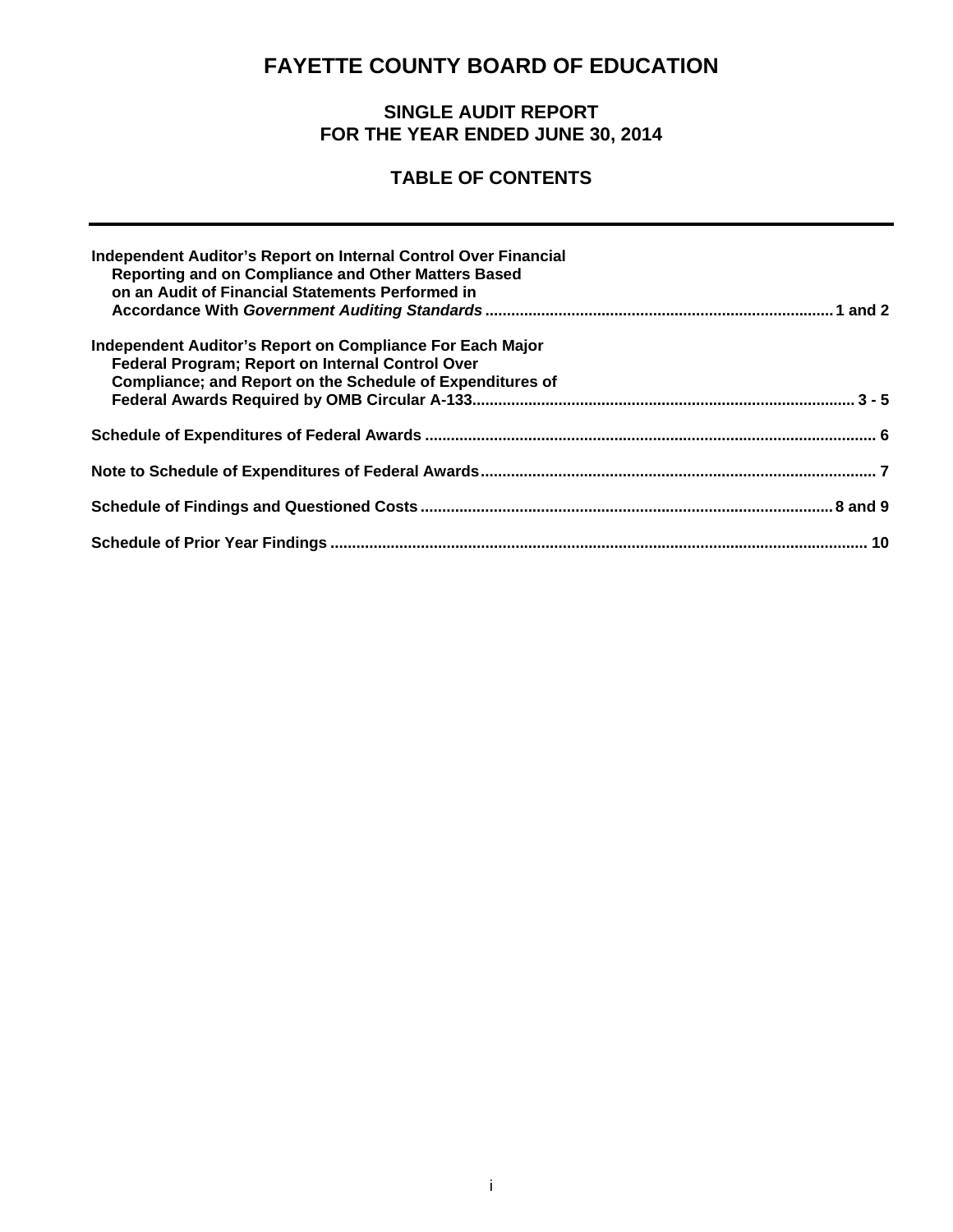

## **INDEPENDENT AUDITOR'S REPORT ON INTERNAL CONTROL OVER FINANCIAL REPORTING AND ON COMPLIANCE AND OTHER MATTERS BASED ON AN AUDIT OF FINANCIAL STATEMENTS PERFORMED IN ACCORDANCE WITH** *GOVERNMENT AUDITING STANDARDS*

**Superintendent and Members of the Fayette County Board of Education Fayetteville, Georgia** 

We have audited, in accordance with the auditing standards generally accepted in the United States of America and the standards applicable to financial audits contained in *Government Auditing Standards* issued by the Comptroller General of the United States, the financial statements of the governmental activities, each major fund, and the aggregate remaining fund information of the **Fayette County Board of Education** (the "School System") as of and for the year ended June 30, 2014, and the related notes to the financial statements, which collectively comprise the School System's basic financial statements, and have issued our report thereon dated December 18, 2014.

### **Internal Control Over Financial Reporting**

In planning and performing our audit of the financial statements, we considered the School System's internal control over financial reporting (internal control) to determine the audit procedures that are appropriate in the circumstances for the purpose of expressing our opinions on the financial statements, but not for the purpose of expressing an opinion on the effectiveness of the School System's internal control. Accordingly, we do not express an opinion on the effectiveness of the School System's internal control.

A *deficiency in internal control* exists when the design or operation of a control does not allow management or employees, in the normal course of performing their assigned functions, to prevent, or detect and correct misstatements on a timely basis. A *material weakness* is a deficiency, or a combination of deficiencies, in internal control such that there is a reasonable possibility that a material misstatement of the School System's financial statements will not be prevented, or detected and corrected on a timely basis. A *significant deficiency* is a deficiency, or a combination of deficiencies in internal control that is less severe than a material weakness, yet important enough to merit attention by those charged with governance.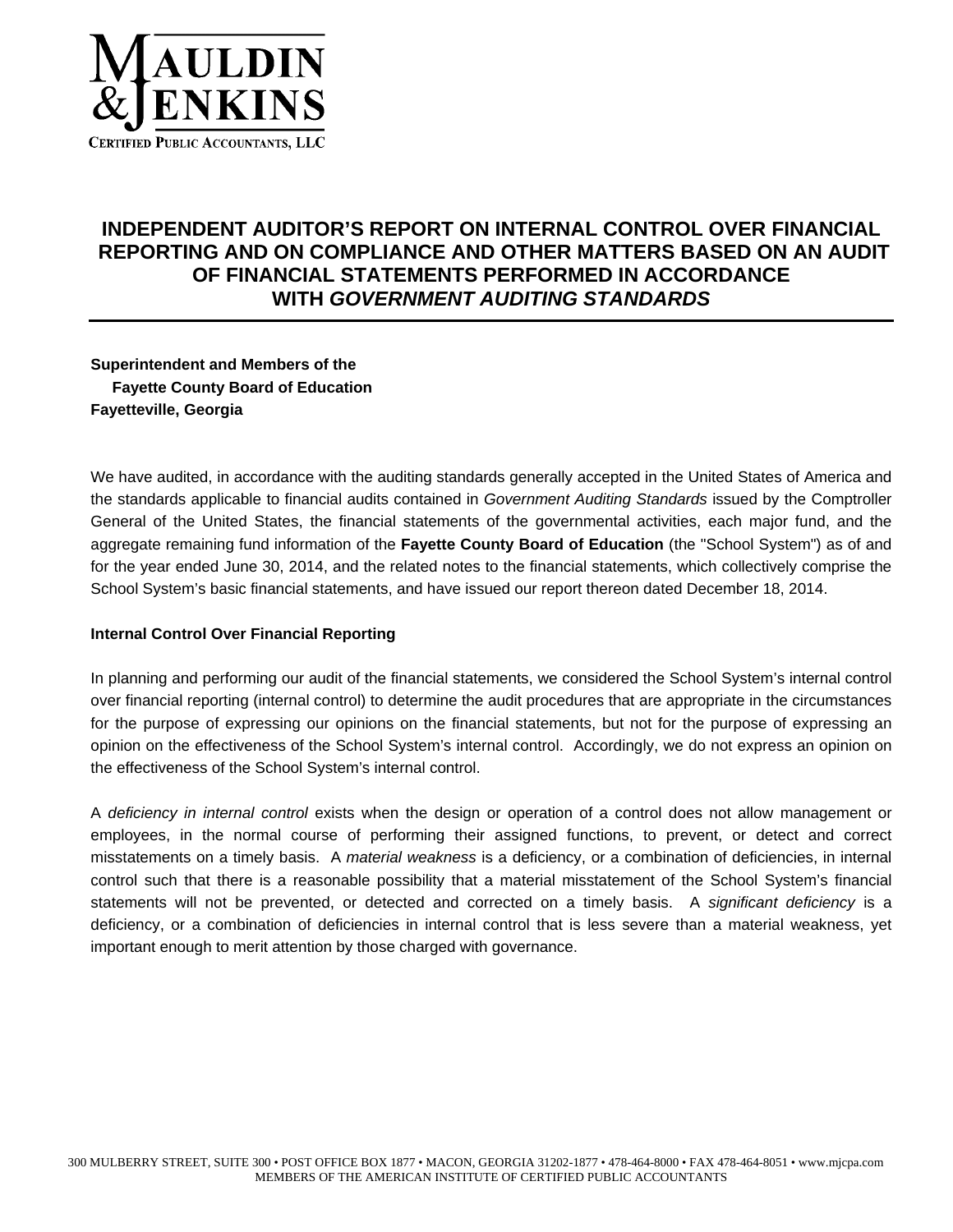Our consideration of internal control was for the limited purpose described in the first paragraph of this section and was not designed to identify all deficiencies in internal control over financial reporting that might be material weaknesses, or significant deficiencies. Given these limitations, during our audit we did not identify any deficiencies in internal control that we consider to be material weaknesses. However, material weaknesses may exist that have not been identified.

#### **Compliance and Other Matters**

As part of obtaining reasonable assurance about whether the School System's financial statements are free from material misstatement, we performed tests of its compliance with certain provisions of laws, regulations, contracts and grant agreements, noncompliance with which could have a direct and material effect on the determination of financial statement amounts. However, providing an opinion on compliance with those provisions was not an objective of our audit, and accordingly, we do not express such an opinion. The results of our tests disclosed no instances of noncompliance or other matters that are required to be reported under *Government Auditing Standards.* 

#### **Purpose of this Report**

The purpose of this report is solely to describe the scope of our testing of internal control and compliance and the results of that testing, and not to provide an opinion on the effectiveness of the School System's internal control or on compliance. This report is an integral part of an audit performed in accordance with *Governmental Auditing Standards* in considering the entity's internal control and compliance. Accordingly, this communication is not suitable for any other purpose.

Mauldin & Genhins, LLC

Macon, Georgia December 18, 2014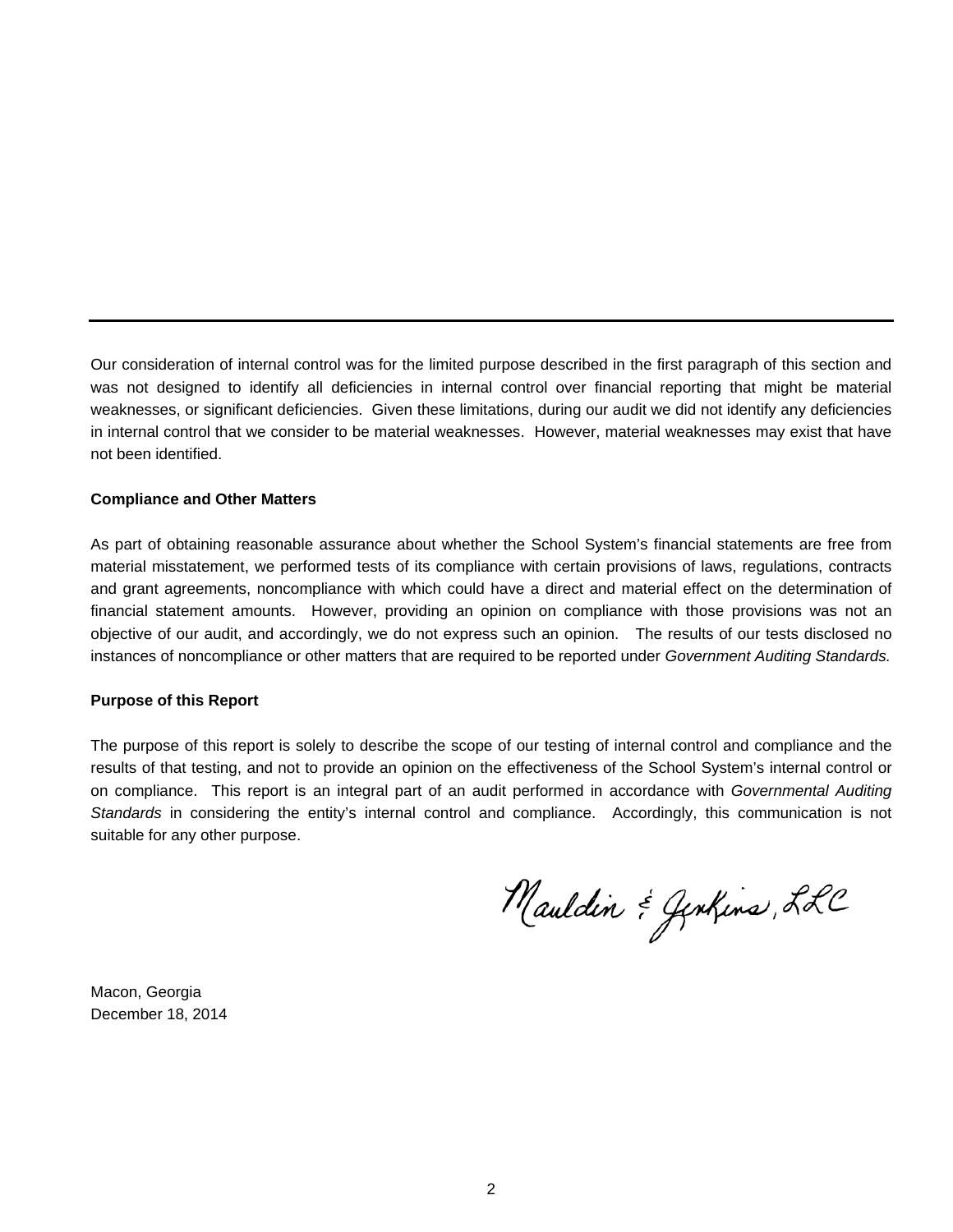

## **INDEPENDENT AUDITOR'S REPORT ON COMPLIANCE FOR EACH MAJOR FEDERAL PROGRAM; REPORT ON INTERNAL CONTROL OVER COMPLIANCE; AND REPORT ON THE SCHEDULE OF EXPENDITURES OF FEDERAL AWARDS REQUIRED BY OMB CIRCULAR A-133**

**Superintendent and Members of the Fayette County Board of Education Fayetteville, Georgia** 

### **Report on Compliance for Each Major Federal Program**

We have audited the Fayette County Board of Education's (the "School System") compliance with the types of compliance requirements described in the *OMB Circular A-133 Compliance Supplement* that could have a direct and material effect on each of the School System's major federal programs for the year ended June 30, 2014. The School System's major federal programs are identified in the summary of auditor's results section of the accompanying schedule of findings and questioned costs.

#### *Management's Responsibility*

Management is responsible for compliance with the requirements of laws, regulations, contracts, and grants applicable to its federal programs.

#### *Auditor's Responsibility*

Our responsibility is to express an opinion on compliance for each of the School System's major federal programs based on our audit of the types of compliance requirements referred to above. We conducted our audit of compliance in accordance with auditing standards generally accepted in the United States of America; the standards applicable to financial audits contained in *Government Auditing Standards,* issued by the Comptroller General of the United States; and OMB Circular A-133, *Audits of States, Local Governments, and Non-Profit Organizations*. Those standards and OMB Circular A-133 require that we plan and perform the audit to obtain reasonable assurance about whether noncompliance with the types of compliance requirements referred to above that could have a direct and material effect on a major federal program occurred. An audit includes examining, on a test basis, evidence about the School System's compliance with those requirements and performing such other procedures as we considered necessary in the circumstances.

We believe that our audit provides a reasonable basis for our opinion on compliance for each major federal program. However, our audit does not provide a legal determination of the School System's compliance.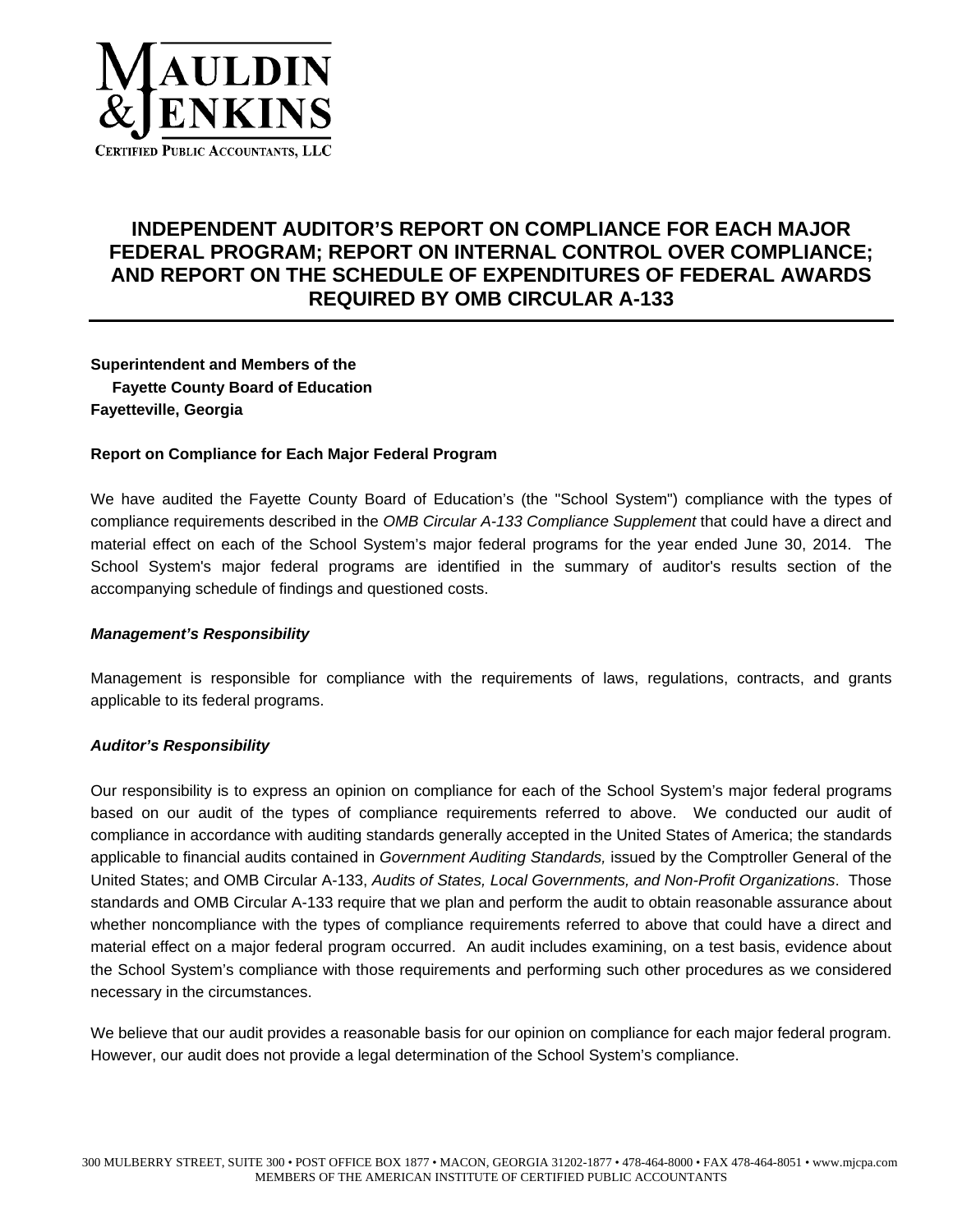### *Opinion on Each Major Federal Program*

In our opinion, the School System complied, in all material respects, with the types of compliance requirements referred to above that could have a direct and material effect on each of its major federal programs for the year ended June 30, 2014.

#### **Report on Internal Control Over Compliance**

Management of the School System is responsible for establishing and maintaining effective internal control over compliance with the types of compliance requirements referred to above. In planning and performing our audit of compliance, we considered the School System's internal control over compliance with the types of requirements that could have a direct and material effect on each major federal program to determine the auditing procedures that are appropriate in the circumstances for the purpose of expressing our opinion on compliance for each major federal program, and to test and report on internal control over compliance in accordance with OMB Circular A-133, but not for the purpose of expressing an opinion on the effectiveness of internal control over compliance. Accordingly, we do not express an opinion on the effectiveness of the School System's internal control over compliance.

A *deficiency in internal control over compliance* exists when the design or operation of a control over compliance does not allow management or employees, in the normal course of performing their assigned functions, to prevent, or detect and correct, noncompliance with a type of compliance requirement of a federal program on a timely basis. A *material weakness in internal control over compliance* is a deficiency, or a combination of deficiencies, in internal control over compliance, such that there is a reasonable possibility that material noncompliance with a type of compliance requirement of a federal program will not be prevented, or detected and corrected, on a timely basis. A *significant deficiency in internal control over compliance* is a deficiency, or a combination of deficiencies, in internal control over compliance that is less severe than a material weakness, yet important enough to merit attention by those charged with governance.

Our consideration of internal control over compliance was for the limited purpose described in the first paragraph of this section and was not designed to identify all deficiencies in internal control over compliance that might be material weaknesses or significant deficiencies. We did not identify any deficiencies in internal control over compliance that we consider to be material weaknesses. However, material weaknesses may exist that have not been identified.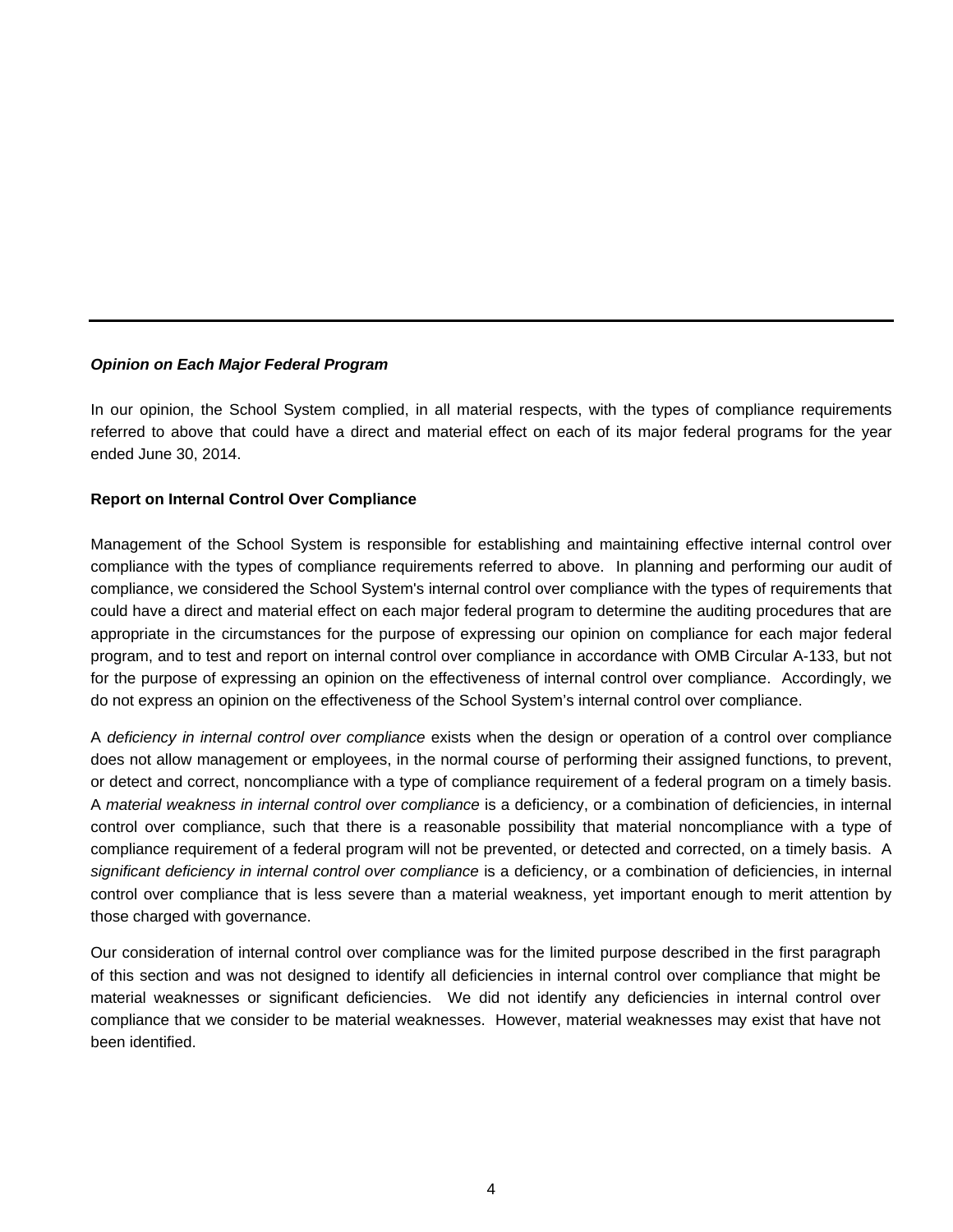The purpose of this report on internal control of compliance is solely to describe the scope of our testing of internal control over compliance and the results of testing based on the requirements of OMB Circular A-133. Accordingly, this report is not suitable for any other purpose.

#### **Report on Schedule of Expenditures of Federal Awards Required by OMB Circular A-133**

We have audited the financial statements of the governmental activities, each major fund, and the aggregate remaining fund information of the School System as of and for the year ended June 30, 2014, and the related notes to the financial statements, which collectively comprise the School System's basic financial statements. We issued our report thereon dated December 18, 2013, which contained unmodified opinions on those financial statements. Our audit was conducted for the purpose of forming opinions on the basic financial statements as a whole. The accompanying Schedule of Expenditures of Federal Awards is presented for purposes of additional analysis as required by OMB Circular A-133, and is not a required part of the basic financial statements. Such information is the responsibility of management and was derived from and relates directly to the underlying accounting and other records used to prepare the basic financial statements. The information has been subjected to the auditing procedures applied in the audit of the financial statements and certain other procedures, including comparing and reconciling such information directly to the underlying accounting and other records used to prepare the basic financial statements or to the basic financial statements themselves, and other additional procedures in accordance with auditing standards generally accepted in the United States of America. In our opinion, the schedule of expenditures of federal awards is fairly stated, in all material respects, in relation to the basic financial statements as a whole.

Mauldin & Genhins, LLC

Macon, Georgia December 18, 2014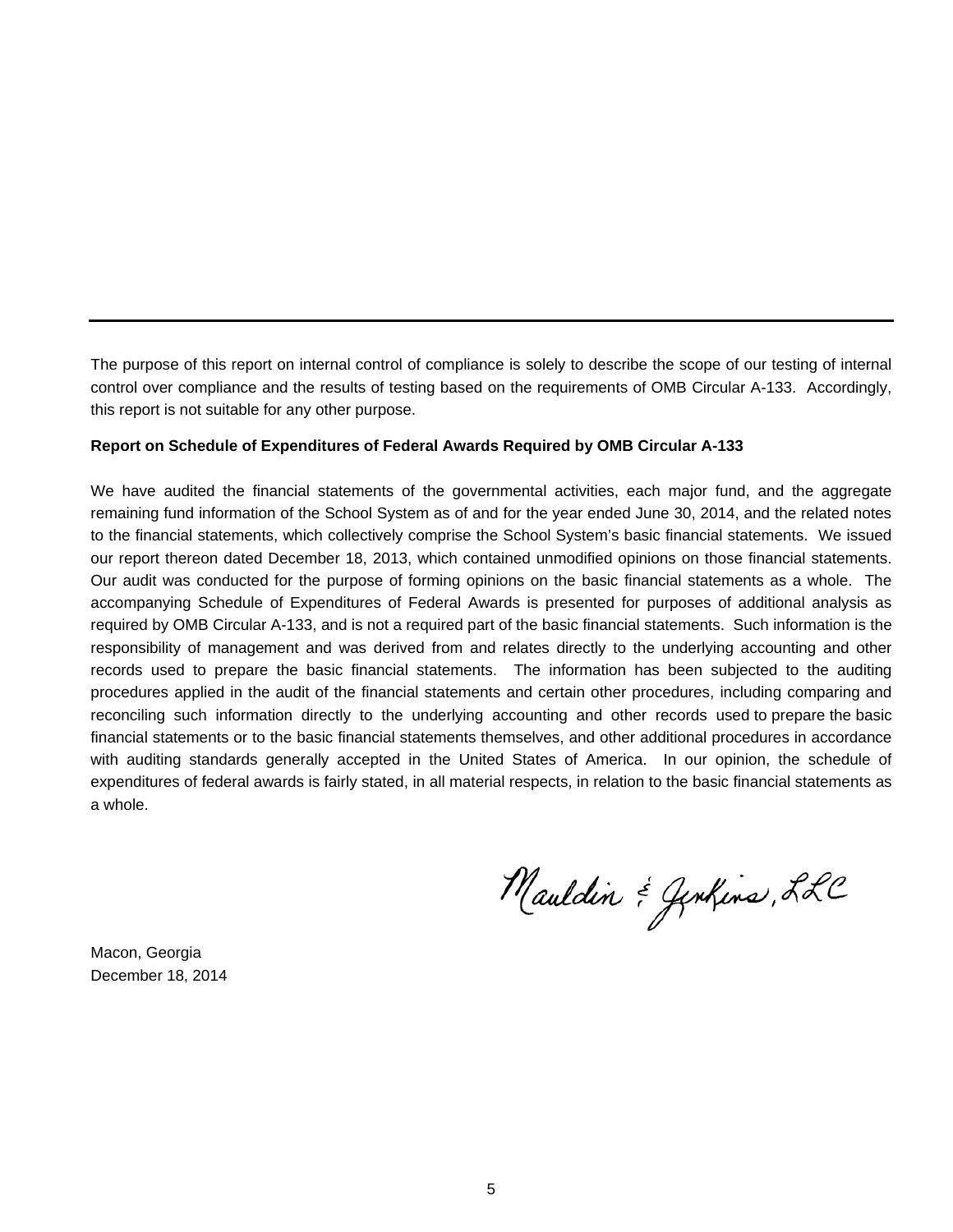## **SCHEDULE OF EXPENDITURES OF FEDERAL AWARDS FOR THE FISCAL YEAR ENDED JUNE 30, 2014**

| <b>Federal Grantor/Pass-Through</b><br><b>Grantor/Program Title</b> | Federal<br><b>CFDA</b><br><b>Number</b> | <b>Total</b><br><b>Expenditures</b> |
|---------------------------------------------------------------------|-----------------------------------------|-------------------------------------|
| <b>U. S. DEPARTMENT OF AGRICULTURE:</b>                             |                                         |                                     |
| Passed through Georgia Department of Education:                     |                                         |                                     |
| <b>Child Nutrition Cluster:</b>                                     |                                         |                                     |
| School Breakfast Program                                            | 10.553                                  | \$<br>304,448                       |
| National School Lunch Program                                       | 10.555                                  | 2,608,420                           |
| Total U. S. Department of Agriculture                               |                                         | 2,912,868                           |
| <b>U. S. DEPARTMENT OF DEFENSE</b>                                  |                                         |                                     |
| Junior R.O.T.C.                                                     | Unknown                                 | 131,782                             |
| Total U. S. Department of Defense                                   |                                         | 131,782                             |
| <b>U. S. DEPARTMENT OF EDUCATION</b><br>Direct Federal Award        |                                         |                                     |
| Fund for the Improvement of Education                               | 84.215                                  | 38,708                              |
| Passed through Georgia Department of Education:                     |                                         |                                     |
| Title I, Part A                                                     | 84.010                                  | 1,274,618                           |
| Title II - Improving Teacher Quality                                | 84.367                                  | 282,291                             |
| Title III - Limited English Proficient                              | 84.365                                  | 124,912                             |
| <b>Vocational Education - Basic Grants</b>                          |                                         |                                     |
| to States                                                           | 84.048                                  | 96,746                              |
| ARRA - Race to the Top                                              | 84.395                                  | 13,800                              |
| <b>Special Education Cluster</b>                                    |                                         |                                     |
| Title VI-B Flowthrough                                              | 84.027                                  | 3,568,432                           |
| Title VI-B Preschool Incentive                                      | 84.173                                  | 91,713                              |
|                                                                     |                                         | 3,660,145                           |
| Total U. S. Department of Education                                 |                                         | 5,491,220                           |
| <b>Total Expenditures of Federal Awards</b>                         |                                         | \$<br>8,535,870                     |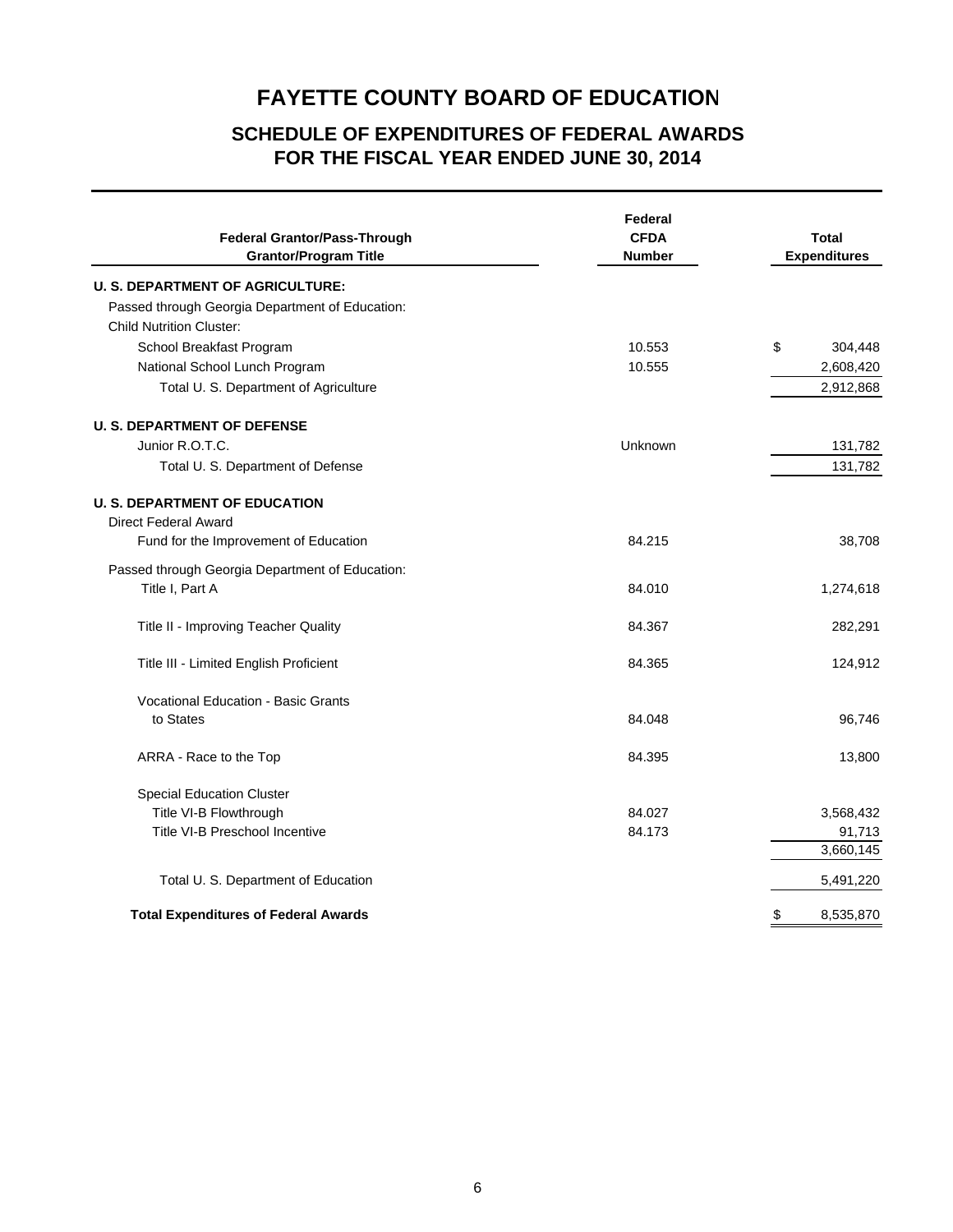### **NOTE TO SCHEDULE OF EXPENDITURES OF FEDERAL AWARDS FOR THE YEAR ENDED JUNE 30, 2014**

## **NOTE 1. BASIS OF PRESENTATION**

The Schedule of Expenditures of Federal Awards includes the federal grant activity of the Fayette County Board of Education and is presented on the accrual basis of accounting.

The information in this schedule is presented in accordance with the requirements of OMB Circular A-133, *Audits of States, Local Governments, and Non-Profit Organizations.* Therefore, some amounts presented in this schedule may differ from amounts presented in or used in the preparation of the financial statements.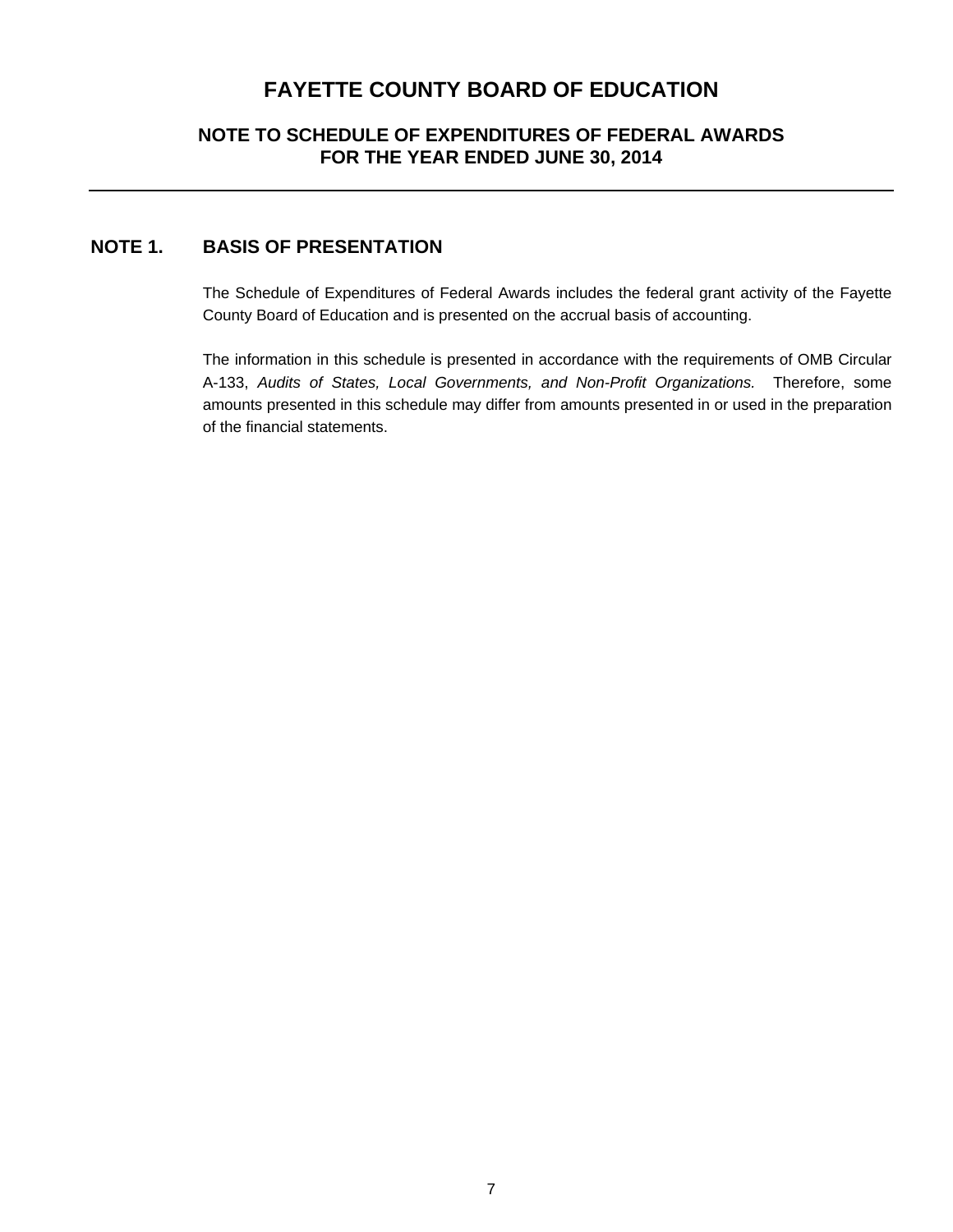### **SCHEDULE OF FINDINGS AND QUESTIONED COSTS FOR THE YEAR ENDED JUNE 30, 2014**

### **A. SUMMARY OF AUDIT RESULTS**

| <b>Financial Statements</b><br>Type of auditor's report issued                                                             | Unmodified                                    |
|----------------------------------------------------------------------------------------------------------------------------|-----------------------------------------------|
| Internal control over financial reporting:<br>Material weaknesses identified?                                              | $yes$ $X no$                                  |
| Significant deficiencies identified not considered<br>to be material weaknesses?                                           | $\frac{1}{2}$ yes $\frac{X}{X}$ none reported |
| Noncompliance material to financial statements noted?                                                                      | $yes \tX no$                                  |
| <b>Federal Awards</b><br>Internal Control over major programs:<br>Material weaknesses identified?                          | yes X no                                      |
| Significant deficiencies identified not considered<br>to be material weaknesses?                                           | $\frac{1}{2}$ yes $\frac{1}{2}$ none reported |
| Type of auditor's report issued on compliance for<br>major programs                                                        | Unmodified                                    |
| Any audit findings disclosed that are required to<br>be reported in accordance with OMB Circular<br>A-133, Section 510(a)? | yes $X$ no                                    |

Identification of major programs:

| <b>CFDA Number</b> | Name of Federal Program or Cluster |
|--------------------|------------------------------------|
|                    | U.S. Department of Agriculture     |
|                    | <b>Child Nutrition Cluster.</b>    |
| 10.553             | School Breakfast Program           |
| 10.555             | National School Lunch Program      |
|                    | U.S. Department of Education       |
| 84.010             | Title I, Part A                    |
|                    | <b>Special Education Cluster.</b>  |
| 84.027             | Title VI-B Flowthrough             |
| 84.173             | Title VI-B Preschool Incentive     |
|                    |                                    |

Dollar threshold used to distinguish between Type A and Type B programs: \$300,000

Auditee qualified as low-risk auditee?  $\frac{1}{\sqrt{2}}$  yes  $\frac{X}{X}$  no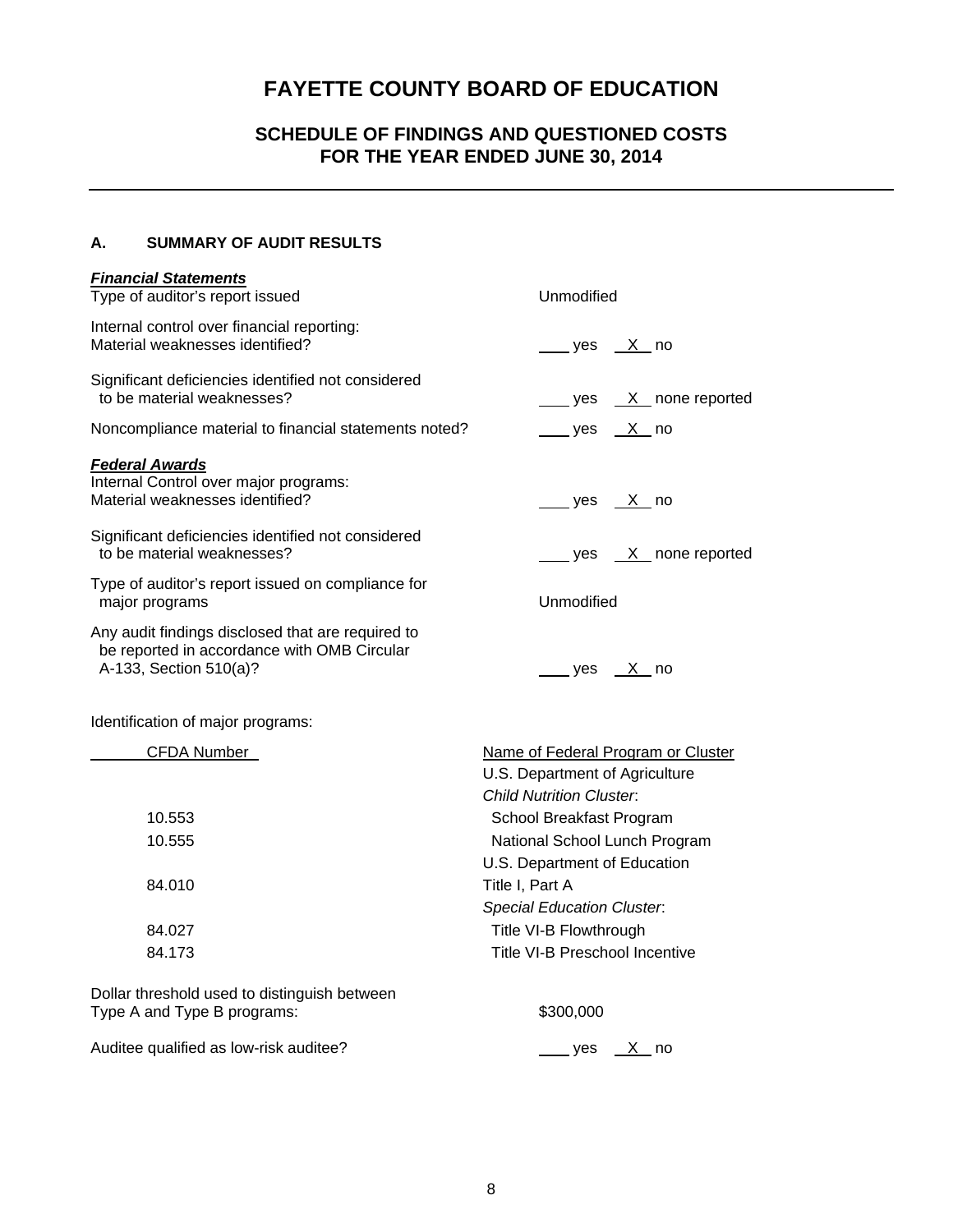## **SCHEDULE OF FINDINGS AND QUESTIONED COSTS FOR THE YEAR ENDED JUNE 30, 2014**

### **B. FINDINGS: FINANCIAL STATEMENT AUDIT**

None reported

### **C. FINDINGS AND QUESTIONED COSTS: MAJOR FEDERAL AWARD PROGRAMS AUDIT**

None reported